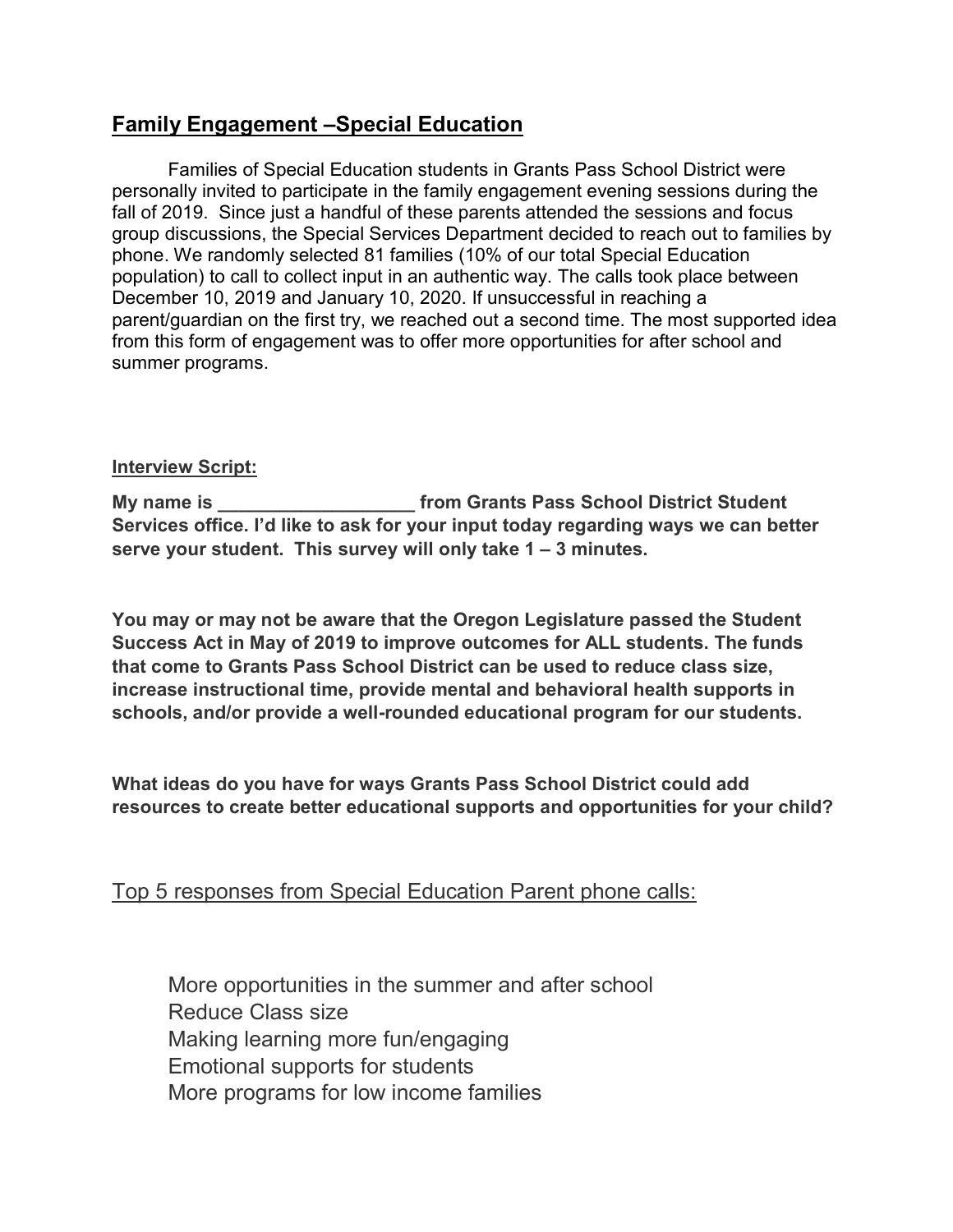



Student Investment Account -

Students, Parents, and Community Members

The following priorities have been identified in Grants Pass School District through various engagement activities. The investment ideas are being synthesized and prioritized in an effort to determine how best to invest the money in serving students. The goal of the SIA is to attend to mental/behavioral health and academic disparities with a real focus on equity. There will be high levels of accountability to ensure the investments are having an impact on outcomes for students.

**GPSD7 Priority Areas:** 

- $1.$ Meeting students mental or behavioral health needs
- $2.$ Time – for instruction, for professional development, for collaboration
- $3.$ Strategies for academic growth

Please complete the brief survey below letting us know what investments should be most highly considered within each priority area. We can't do it all - so identifying those things that will have the greatest impact is our goal. If you would like to be a part of the work groups being developed to dive deeper into the ideas, please indicate that interest and commitment to attending our after school meetings.

Please indicate below what is your role?

0% Student in D7

91% Parent in D7

8.3% Community Member

Please mark below any of the following which you represent?

 $5(41.7%)$ A person of color

 $1(8.3%)$ An individual with a disability

2 (16.7%) Someone navigating poverty

1 (8.3%) Someone who is homeless

 $1(8.3%)$  An individual in foster care

7 (58.3%) None of the above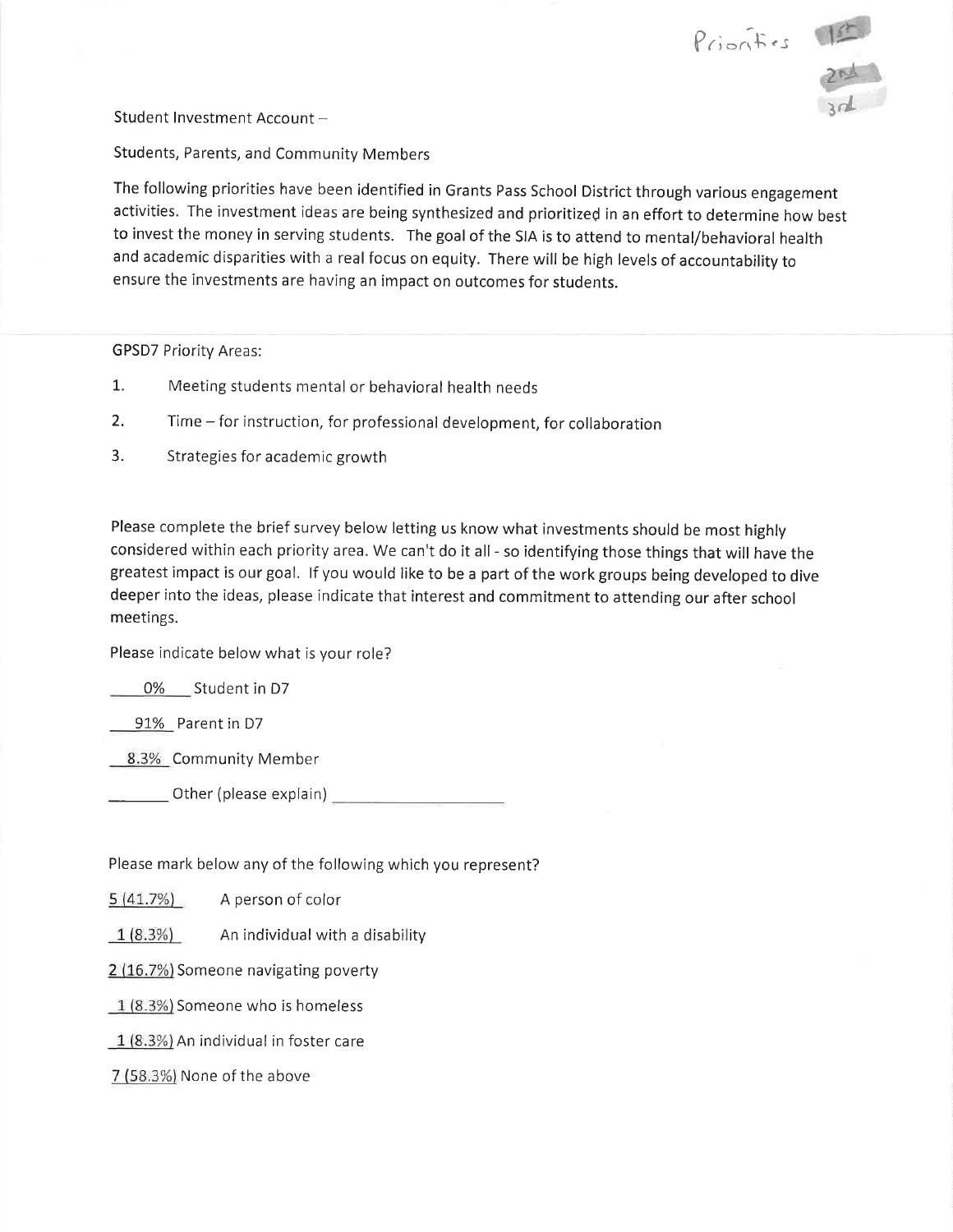

Please indicate below what should be our top 3 priorities when meeting student's mental or behavioral health needs? (Please choose just 3)

6 (50%) Full time counselors, behavior intervention specialists at each elementary school

5 (41.7%) Full time OPTIONS therapists at each school

3 (25%) Two Learning Center staff at each elementary and middle school

0 (0%) Deans at elementary schools

0 (0%) Full time JUVENILE JUSTICE prevention specialist at every site

3 (25%) Full time attendance support staff at each elementary and middle school

3 (25%) Two adults on every bus

2 (16.7%) Full day behavior programs in more locations (ie Full Time Stepping Stones, Middle School behavior program

0 (0%) Two assistant principals at each middle school

3 (25%) Additional SROs and/or security staff

5 (41.7%) Additional playground supervision

7 (58.3%) School health clinics

 $0(0\%)$  School nurses

1 (8.3%) Student mentoring programs

4 (33.3%) Additional school psychologists

 $\frac{1}{8.3\%}$  Staff training on how to deal with trauma, how to have a more welcoming/calming environment

 $O(0%)$  Other (Please explain)

Please indicate below what should be our top 3 priorities related to time – for instruction, for professional development, for collaboration (Please choose only three, including from the next page)

 $5(41.7%)$  Additional school day(s) for student instruction

 $0$  (0%) Additional calendar days for PLC time to review student data and plan accordingly – and to include classified staff in planning

4 (33.3%) Additional calendar days for professional development

8 (66.7%) Before and after school programs at elementary, middle and high (to include transportation)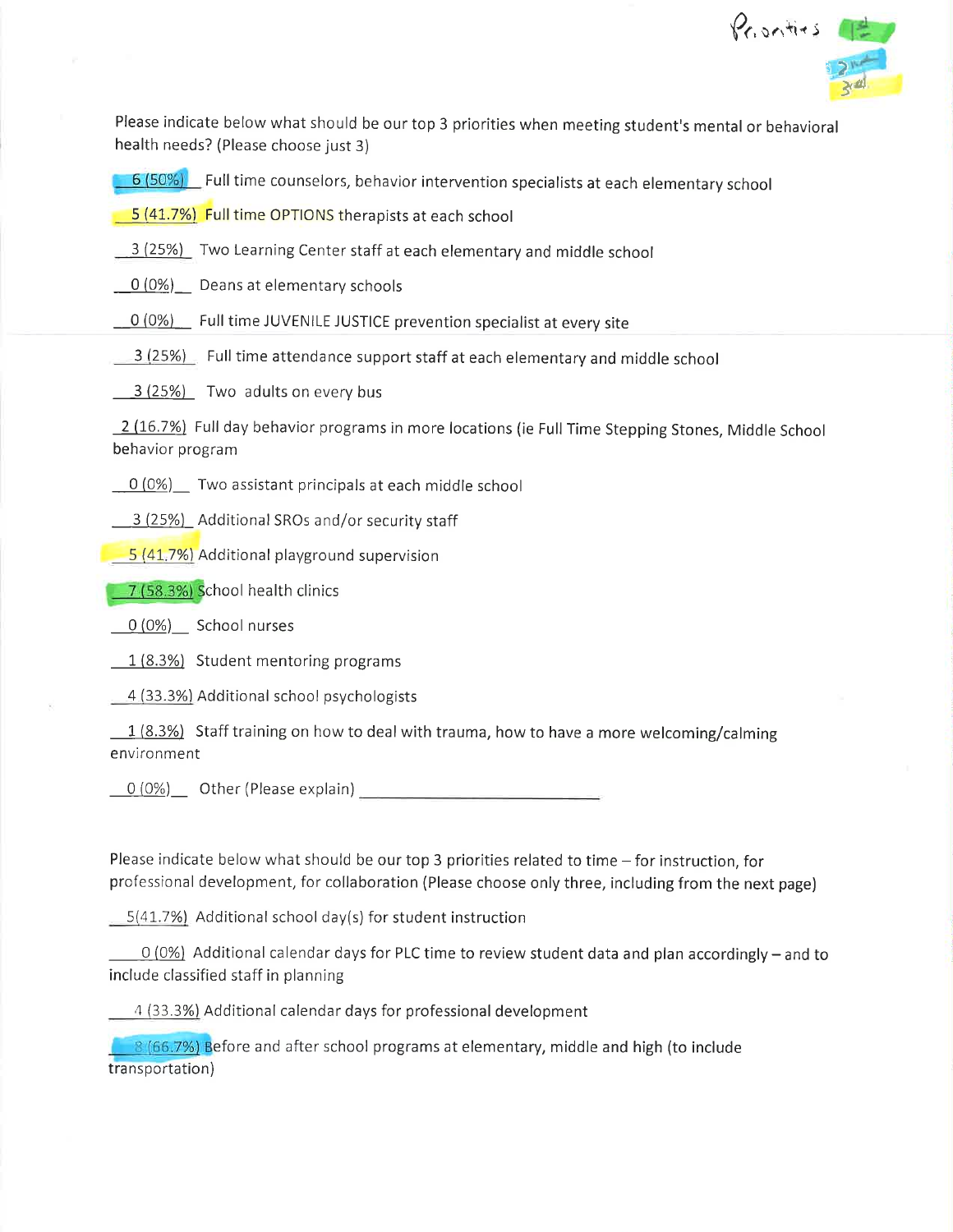$\frac{\rho_{rps/He}}{2r}$ 

12 (100%) Expand summer school programs to include more opportunities at elementary and middle school

0 (0%) Late start/early release at all levels

1 (8.3%) Purchase interim assessments from Smarter Balance to get more data on student achievement

6 (50%) Add instructional coaches at all levels

0 (0%) Other (Please explain) Other and the control of the control of the control of the control of the control of the control of the control of the control of the control of the control of the control of the control of th

Please indicate below what should be our top 3 priorities related to strategies that will improve academic outcomes for students? (Please choose only three)

2 (16.7%) Add pre-K programs for all kids

- $\frac{1}{8.3\%}$  Add a Kindergarten Transitions program for students not ready for Kindergarten
- $\boxed{6(50\%)}$  Add more intervention options for math and language arts
- 4 (33%) Create more opportunities for small group instruction in language arts and math
- $\circ$  (0%) Offer more CTE/STEM courses at middle and high school
- 4 (33.3%) Add a library media specialist for elementary and middle school
- 2 (16.7%) Add more PE teachers at middle and high school
- 3 (25%) Create a life skill course (ie finance, tire changing, etc)

7 (58.3%). Expand opportunities with ROGUE COMMUNITY COLLEGE to offer more college/high school dual credit options

3 (25%) Expand partnership with COLLEGE DREAMS

7 (58.3%) Eliminate all class fees

- $\sim$  5 (41.7%) Expand club options at elementary and middle school eliminate all club fees
- 4 (33.3%) Eliminate all pay to play fees
- 6 (50%) Add an Equity Coach for the district

 $\boxed{1 (8.3\%)}$  Staff training to increase engagement, differentiation for at risk learners, etc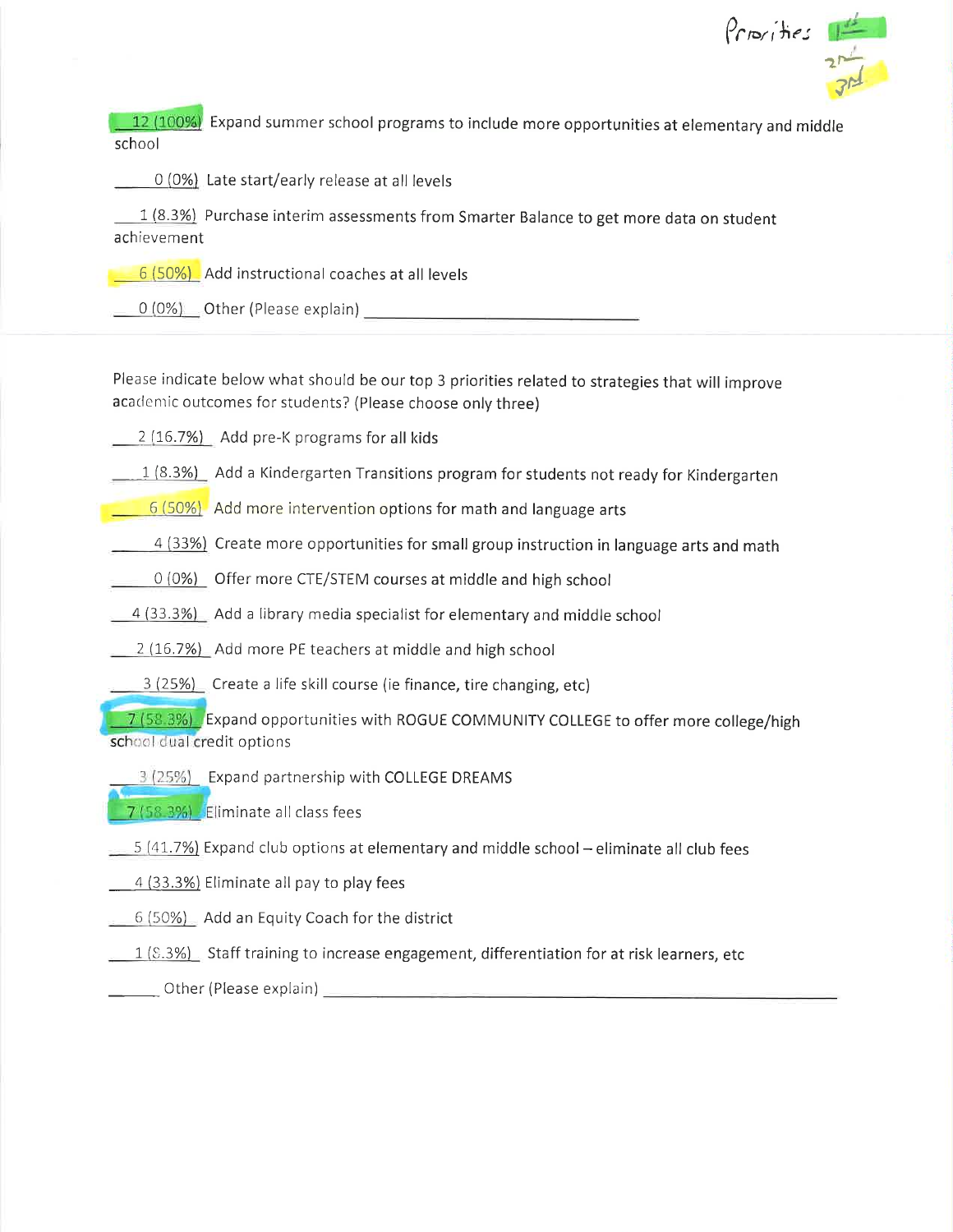

Please indicate below any of the following work groups for which you are interested in being a part of:

| 7(58.3%)<br>Meeting students' mental and behavioral health needs                    |
|-------------------------------------------------------------------------------------|
| 5(41.7%)<br>Time – for instruction, for professional development, for collaboration |
| 9(75%)<br>Strategies for academic growth                                            |
| 1 (8.3%) Other (Please explain)                                                     |
| 1 (8.3%) Not interested in participating                                            |

Thank you so much for your input!

 $\bar{H}$ 

 $\mathbb{C}$ 

ġ

 $\mathcal{A}$ 

 $\langle \sigma_{\rm c} \rangle$